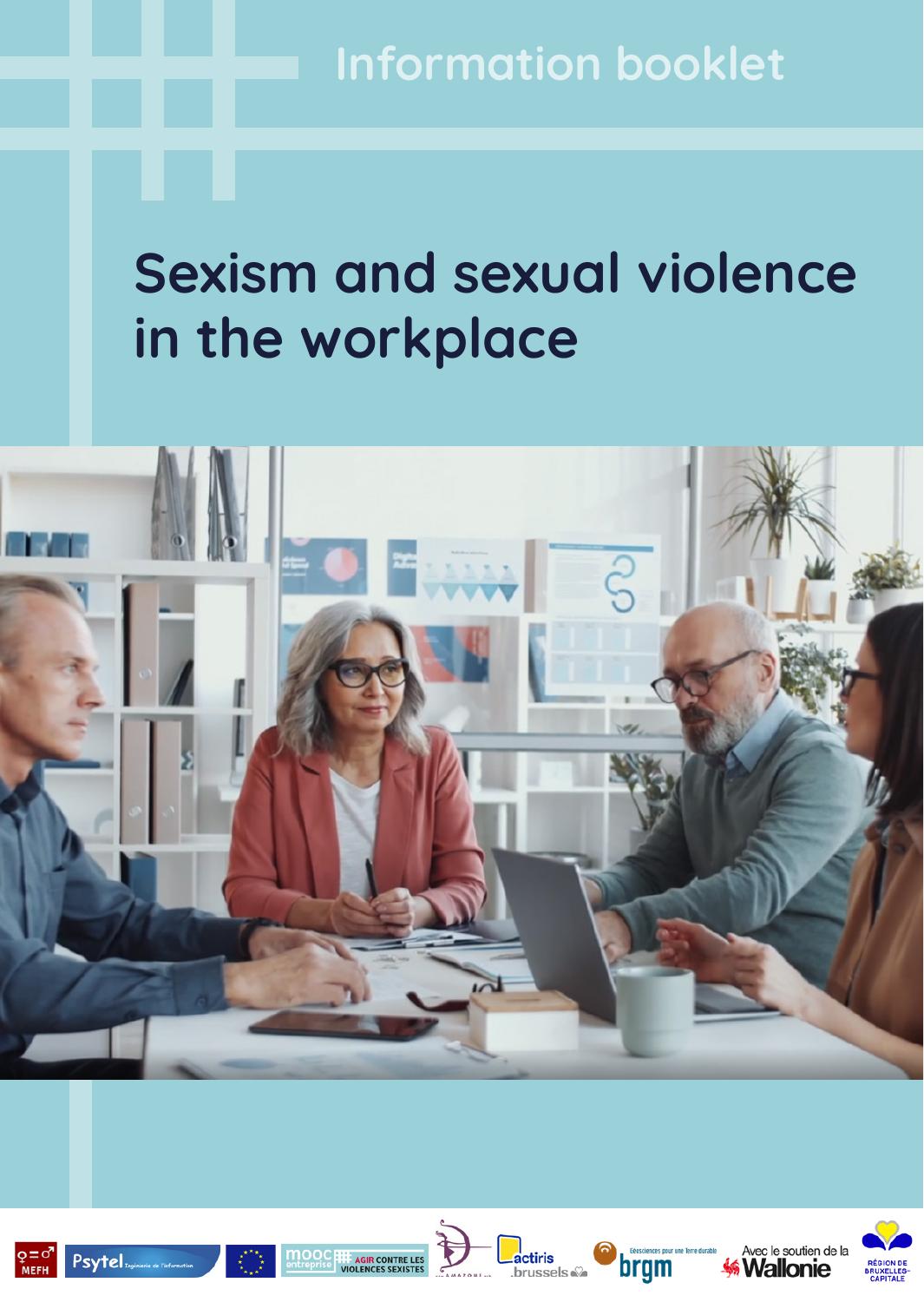## **Sexism and sexual violence in the workplace**

**Includes different types of behaviour**

**Is an occupational hazard**

**Is forbidden by law**

## **Is banned by the employer**

**Council of Europe, Istanbul Convention on preventing and combating Violence against Women and Domestic Violence** 

**Art. 40 - Parties shall take the necessary legislative or other measures to ensure that any form of unwanted verbal, non‐verbal or physical conduct of a sexual nature with the purpose or effect of violating the dignity of a person, in particular when creating an intimidating, hostile, degrading, humiliating or offensive environment, is subject to criminal or other legal sanction.**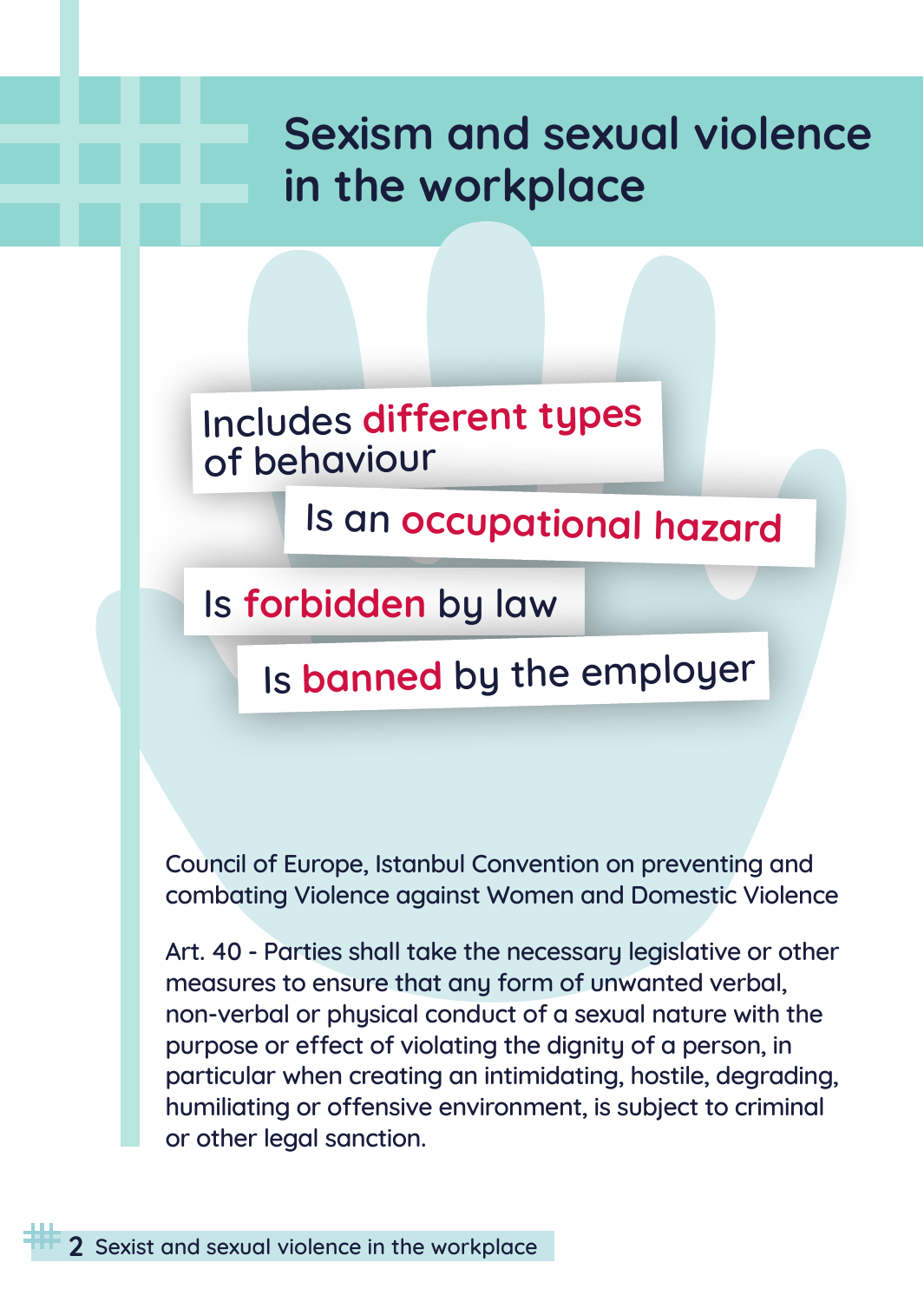**The employer must carry out prevention work.**

**If not, a court will hold them partly responsible for the acts.**

# **Prevention**

- **Posters, workshops, information for new employees, training courses, etc.**
- **Appointing and training of points of contact**
- **Organisational measures**

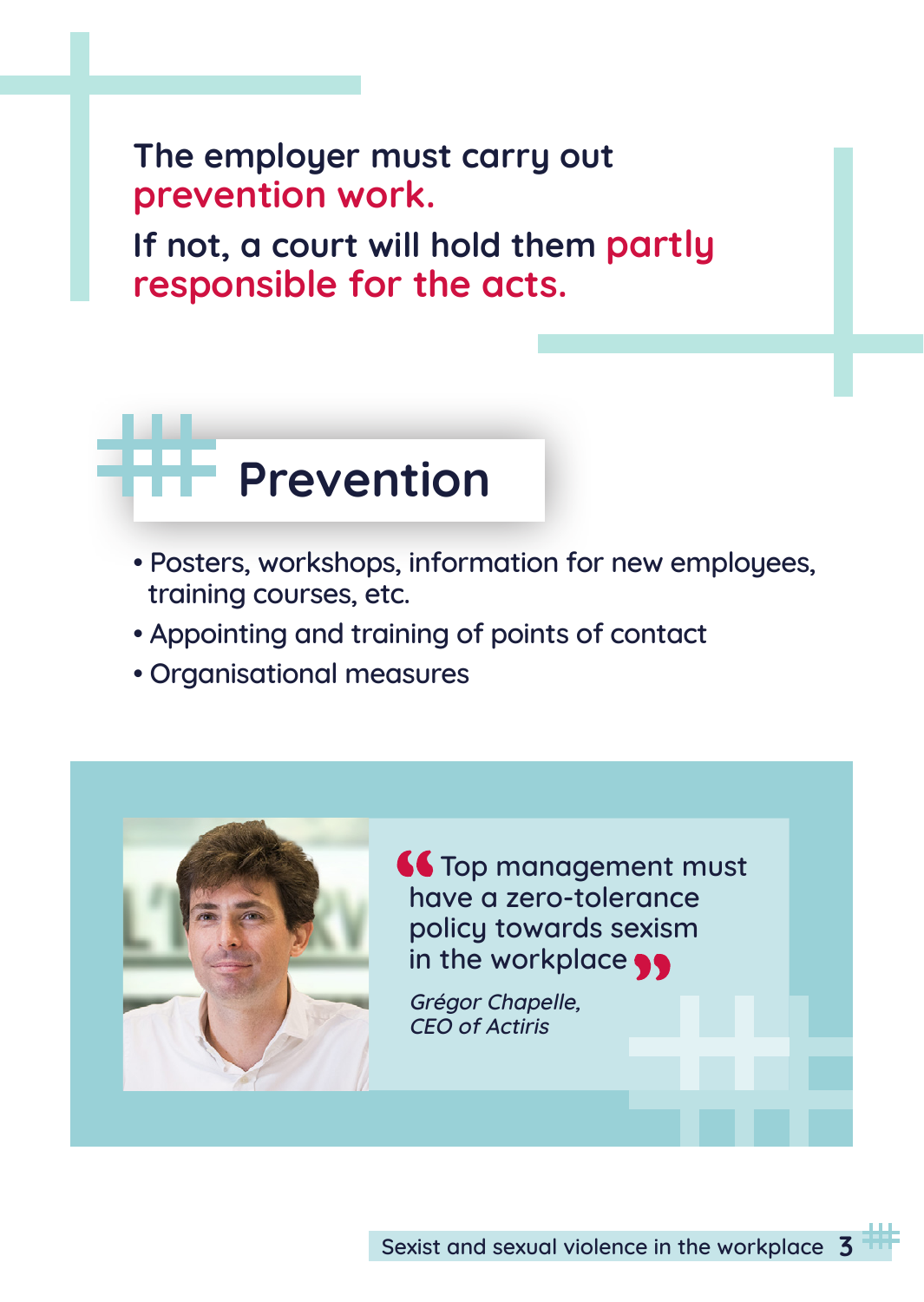**Upon being informed of a situation, the employer must:**

- **Conduct an investigation**
- **Impose sanctions**
- **Prove that they carried out prevention work**

## **The law and the evolution of society protect victims and witnesses**



**66 The sooner you speak up about it, the sooner the employer can take action**

**Liesbet Stevens, Institute for Gender Equality**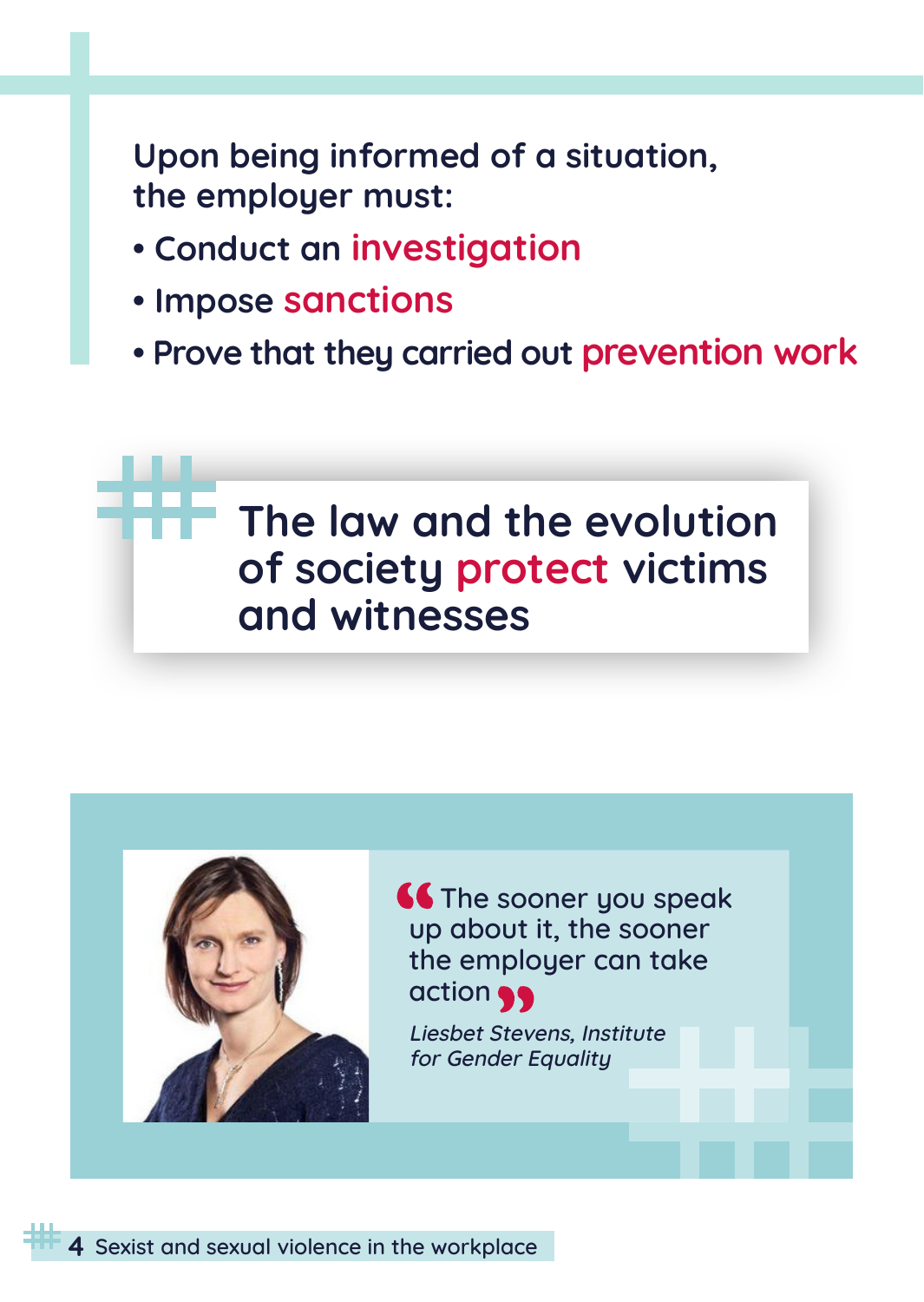- **Salacious jokes, inappropriate comments: SEXIST ACTS**
- **Sexual messages, pressure, pornography: SEXUAL HARASSMENT**
- **Groping, unexpected kissing: SEXUAL ASSAULT**

**This is not allowed**

**Talk to someone you trust, such as:**

**Management, the company medical officer, a prevention officer, staff representatives, human resources, gender equality representatives, association, etc.**



*<u>Any testimony</u>* **will help the enquiry**

**Catherine Le Magueresse, Legal practitioner**

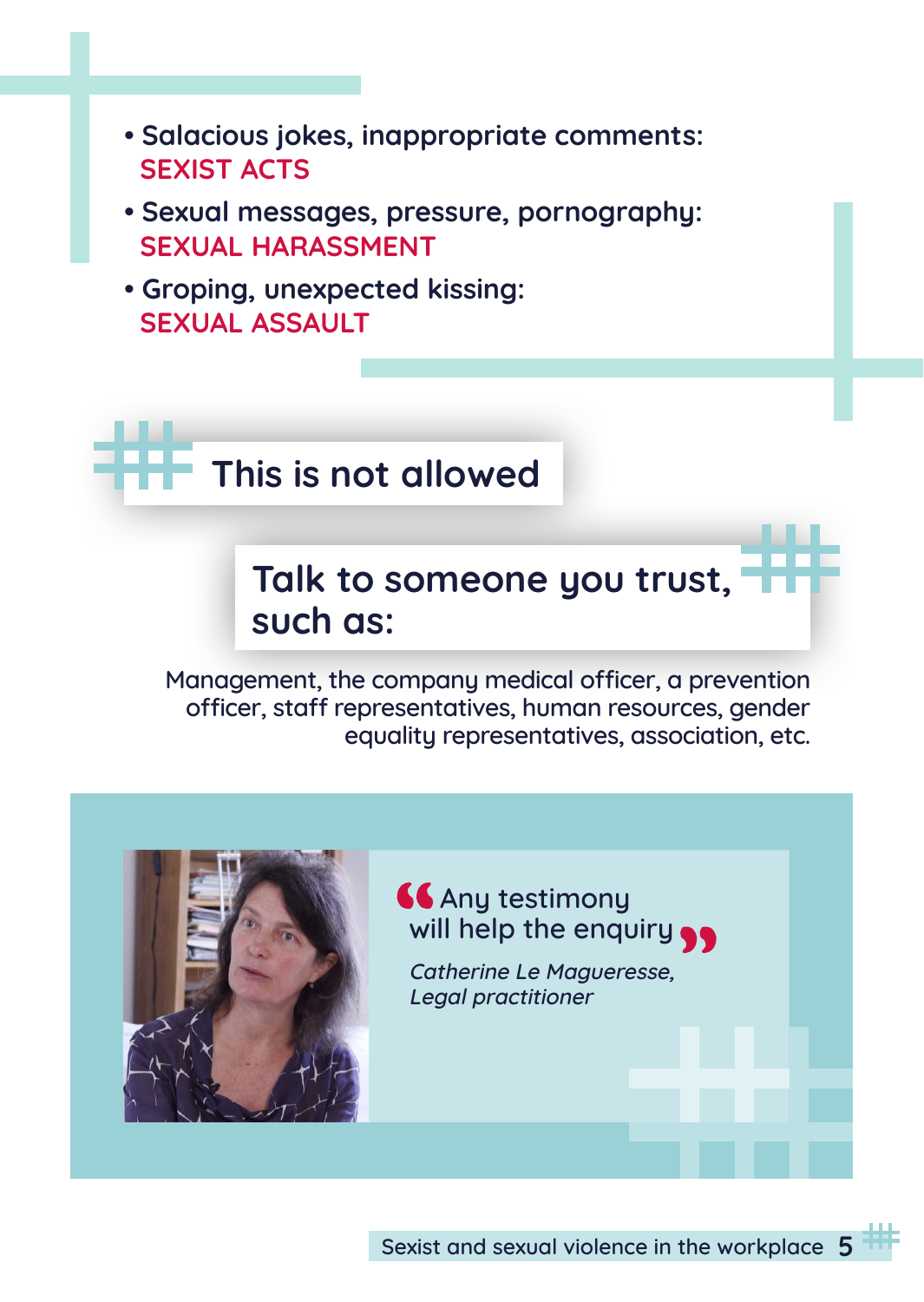#### **Convention 190, International Labour Organization, 2019**

**Preamble:**

**"Violence and harassment (...) impact negatively on the organisation of work, workplace relations, worker engagement, enterprise reputation and productivity."** 

## **Sexism is detrimental to health and well-being**



**66** Act quickly. If not for **yourself, then for others who might be even more deeply affected than you are**

**Nathalie Leroy, Lawyer**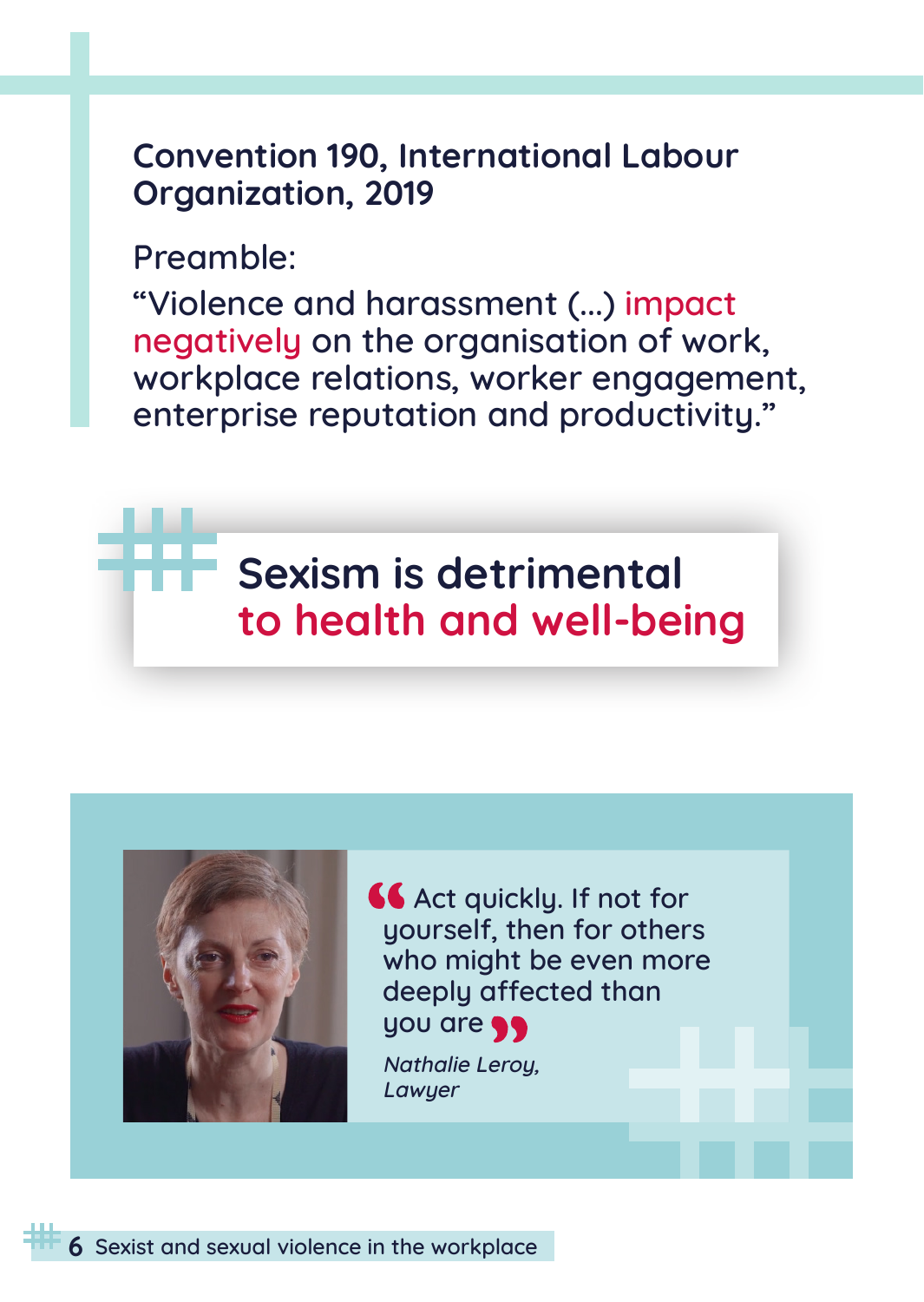## **Habits that hinder gender equality:**

**MANTERRUPTING: Systematically interrupting women**

**BROPROPRIATING: Taking ownership of a woman's idea**

**MANSPLAINING: Explaining something to a woman that she already knows**

> **During meetings, it is a good idea to ensure parity in speaking times**